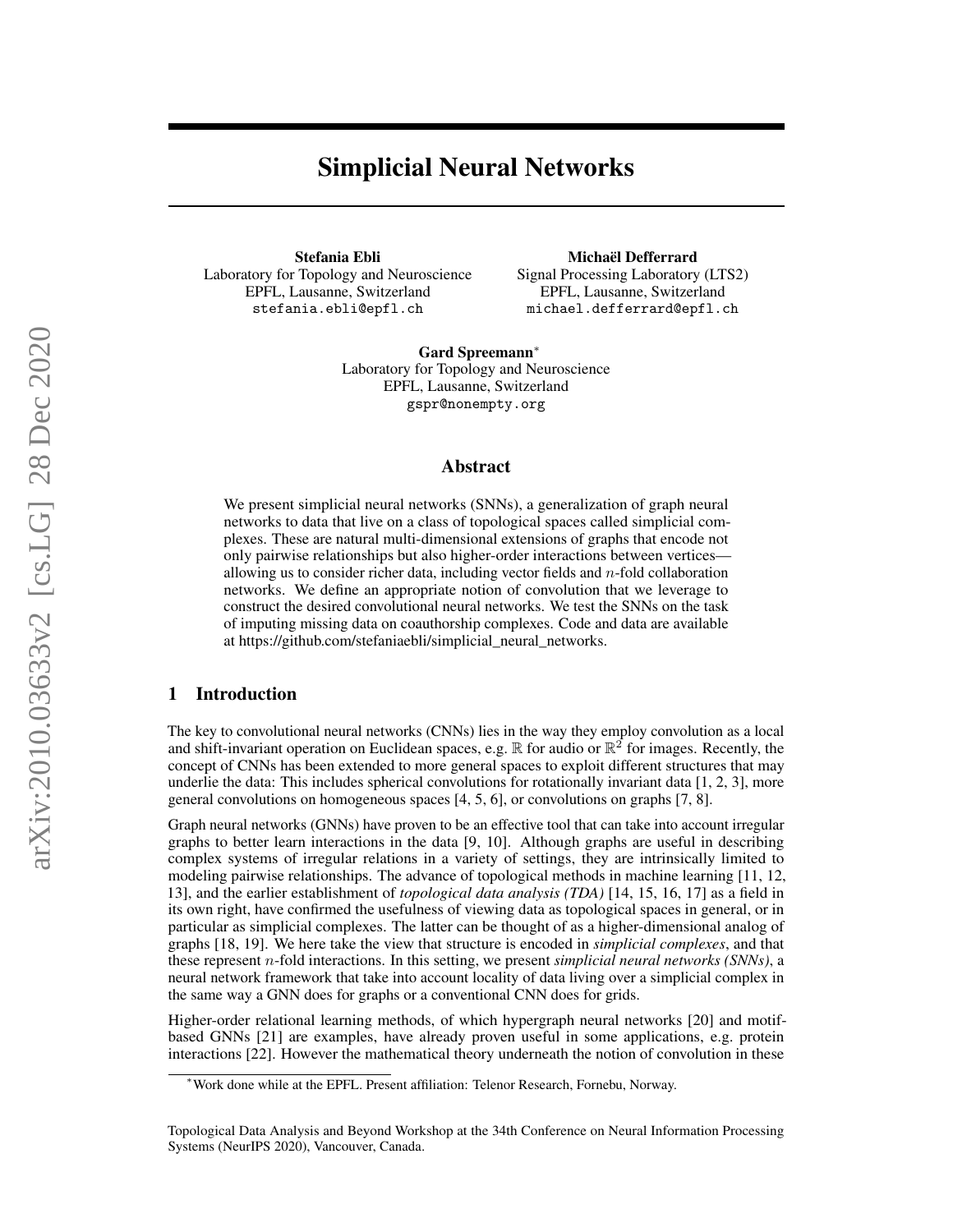approaches does not have clear connections with the global topological structure of the space in question. This leads us to believe that our method, motivated by Hodge–de Rham theory, is far better suited for situations where topological structure is relevant, such as perhaps in the processing of data that exists naturally as vector fields or data that is sensitive to the space's global structure.

#### 2 Proposed method

Simplicial complexes. A simplicial complex is a collection of finite sets closed under taking subsets. We call a member of a simplicial complex K a *simplex* of *dimension* p if it has cardinality  $p + 1$ , and denote the set of all such p-simplices  $K_p$ . A p-simplex has  $p + 1$  *faces* of dimension  $p - 1$ , namely the subsets omitting one element. We denote these  $[v_0, \ldots, \hat{v}_i, \ldots, v_p]$  when omitting the i'th element. If a simplex  $\sigma$  is a face of  $\tau$ , we say that  $\tau$  is a *coface* of  $\sigma$ . While this definition is entirely combinatorial, there is a geometric interpretation, and it will make sense to refer to and think of 0-simplices as *vertices*, 1-simplices as *edges*, 2-simplices as *triangles*, 3-simplices as *tetrahedra*, and so forth (see Figure [1,](#page-1-0) (b)).

Let  $C^p(K)$  be the set of functions  $K_p \to \mathbb{R}$ , with the obvious vector space structure. These *p*-cochains will encode our data. Define the linear *coboundary* maps  $\delta^p : C^p(K) \to C^{p+1}(K)$  by

$$
\delta^{p}(f)([v_0,\ldots,v_{p+1}])=\sum_{i=0}^{p+1}(-1)^{i}f([v_0,\ldots,\hat{v}_i,\ldots,v_{p+1}]).
$$

Observe that this definition can be thought of in geometric terms: The support of  $\delta^p(f)$  is contained in the set of  $(p + 1)$ -simplices that are cofaces of the *p*-simplices that make up the support of f.

<span id="page-1-0"></span>

Figure 1: Constructing a simplicial complex from data. (a) Coauthorship data. (b) Coauthorship complex with corresponding cochains from the data. (c) Degree-1 Laplacian  $L_1$  of the coauthorship complex.

Simplicial Laplacians. We are in this paper concerned with finite abstract simplicial complexes, although our method is applicable to a much broader setting, e.g. CW-complexes. In analogy with Hodge–de Rham theory [\[23\]](#page-5-4), we define the *degree-*i *simplicial Laplacian* of a simplicial complex K as the linear map

$$
\mathcal{L}_i: C^i(K) \to C^i(K)
$$
  

$$
\mathcal{L}_i = \mathcal{L}_i^{\text{up}} + \mathcal{L}_i^{\text{down}} = \delta^{i*} \circ \delta^i + \delta^{i-1} \circ \delta^{i-1*},
$$

where  $\delta^{i*}$  is the adjoint of the coboundary with respect to the inner product (typically the one making the indicator function basis orthonormal). In most practical applications, the coboundary can be represented as a sparse matrix  $B_i$  and the Laplacians can be efficiently computed as  $L_i =$  $B_i^{\mathsf{T}} B_i + B_{i-1} B_i^{\mathsf{T}}$  $_{i-1}^{\mathsf{T}}$ . The matrices  $L_0$  and  $B_0$  are the classic graph Laplacian and incidence matrix. Note that the Laplacians carry valuable topological information about the complex: The kernel of the k-Laplacian is isomorphic to the k-(co)homology of its associated simplicial complex  $[24, 25]^2$  $[24, 25]^2$  $[24, 25]^2$  $[24, 25]^2$ .

**Simplicial convolution.** A convolutional layer is of the form  $\psi \circ (f * \varphi_W)$ , where  $*$  denotes convolution,  $\varphi_W$  is a function *with small support* parameterized by learnable weights W, and  $\psi$  is some nonlinearity and bias. This formulation of CNNs lends itself to a spectral interpretation that we exploit to extend CNNs to a much more general setting.

<span id="page-1-1"></span><sup>&</sup>lt;sup>2</sup>In other words, the number of zero-eigenvalues of the k-Laplacian corresponds to the number of kdimensional holes in the simplicial complex.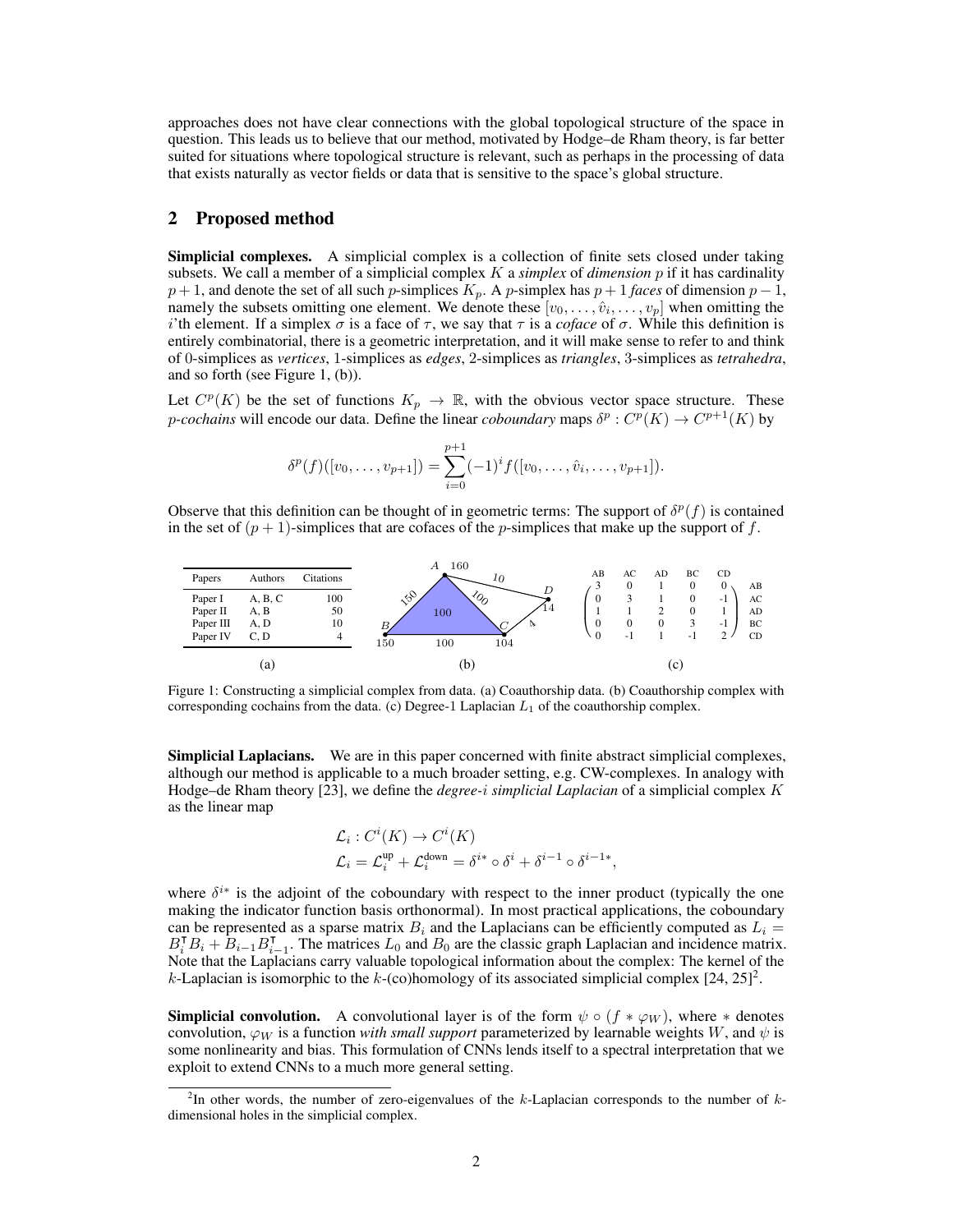Following [\[8\]](#page-4-7) and motivated by the fact that the discrete Fourier transform of a real-valued function on an n-dimensional cubical grid coincides with its decomposition into a linear combination of the eigenfunctions of the graph Laplacian for that grid, we define the Fourier transform of real p-cochains on a simplicial complex with Laplacians  $\mathcal{L}_p$  as

$$
\mathcal{F}_p: C^p(K) \to \mathbb{R}^{|K_p|} \n\mathcal{F}_p(c) = \left( \langle c, e_1 \rangle_p, \langle c, e_2 \rangle_p, \dots, \langle c, e_{|K_p|} \rangle_p \right),
$$

where the  $e_i$ 's are the eigencochains of  $\mathcal{L}_p$  ordered by eigenvalues  $\lambda_1 \leq \cdots \leq \lambda_{|K_p|}$ . The function  $\mathcal{F}_p$  is invertible since  $\mathcal{L}_p$  is diagonalizable; explicitly, if we write U diag( $\Lambda$ )U<sup>†</sup> for a normalized eigendecomposition, the orthonormal matrices U and U<sup> $\dagger$ </sup> represent  $\mathcal{F}_p^{-1}$  and  $\mathcal{F}_p$ , respectively. This is the foundation for Barbarossa's development of signal processing on simplicial complexes [\[26\]](#page-5-7).

Recall that on the function classes for which it is defined, the classical Fourier transform satisfies  $\mathcal{F}(f * g) = \mathcal{F}(f)\mathcal{F}(g)$ , where the right-hand side denotes pointwise multiplication. This will be our definition of convolution in the simplicial setting. Indeed, for cochains  $c, c \in C^p(K)$  we *define* their convolution as the cochain

$$
c *_p c' = \mathcal{F}_p^{-1} \left( \mathcal{F}_p(c) \mathcal{F}_p(c') \right).
$$

Within this framework, we are led to define a *simplicial convolutional layer* with input p-cochain c and weights W as being of the form

$$
\psi\circ\left(\mathcal{F}_p^{-1}(\varphi_W)\ast_pc\right)
$$

for some as of yet unspecified  $\varphi_W \in \mathbb{R}^{|K_p|}$ . To ensure the central property that a convolutional layer be localizing, we demand that  $\varphi_W$  be a low-degree polynomial in  $\Lambda = (\lambda_1, \ldots, \lambda_{|K_p|})$ , namely

$$
\varphi_W = \sum_{i=0}^N W_i \Lambda^i = \sum_{i=0}^N W_i(\lambda_1^i, \lambda_2^i, \dots, \lambda_{|K_p|}^i),
$$

for small N. In signal processing parlance, one would say that such a convolutional layer *learns filters that are low-degree polynomials in the frequency domain*.

The reason for restricting the filters to be these low-degree polynomials is best appreciated when writing out the convolutional layer in a basis. Let  $L_p^i$  denote the *i*'th power of the matrix for  $\mathcal{L}_p$  in, say, the standard basis for  $C^p(K)$ , and similarly for c. Then (ignoring  $\psi$ ),

$$
\mathcal{F}_p^{-1}(\varphi_W)*_pc = \sum_{i=0}^N W_iU\operatorname{diag}(\Lambda^i)U^\intercal c = \sum_{i=0}^N W_i\left(U\operatorname{diag}(\Lambda)U^\intercal\right)^ic = \sum_{i=0}^N W_iL_p^ic.
$$

This is important for three reasons, like for traditional CNNs. First, the convolution can be efficiently implemented by  $N$  sparse matrix-vector multiplications: This reduces the computational complexity from  $\mathcal{O}(|K_p|^2)$  to  $\mathcal{O}(\xi|K_p|)$  where  $\xi$  is the density factor. Second, the number of weights to be learned is reduced from  $\mathcal{O}(|K_p|)$  to  $\mathcal{O}(1)$ . Third, the operation is N-localizing in the sense that if two simplices  $\sigma, \tau$  are more than N hops apart, then a degree-N convolutional layer does not cause interaction between  $c(\sigma)$  and  $c(\tau)$  in its output (see the supplementary material). Those local interactions (in the spatial domain) can be interpreted as message-passing between simplices.

## 3 Experimental results

As many real-world datasets contain missing values, missing data imputation is an important problem in statistics and machine learning [\[27,](#page-5-8) [28\]](#page-5-9). Leveraging the structure underlying the data, GNNs have recently proved to be a powerful tool for this task [\[29\]](#page-5-10). Extending this view to higher-dimensional structure, we evaluate the performance of SNNs in imputing missing data over simplicial complexes.

**Data.** A *coauthorship complex (CC)* [\[19\]](#page-5-0) is a simplicial complex where a paper with k authors is represented by a  $(k - 1)$ -simplex. The added subsimplices of the  $(k - 1)$ -simplex are interpreted as collaborations among subsets of authors—a natural hierarchical representation that would be missed by the hypergraph representation of papers as hyperedges between authors. In general, a simplicial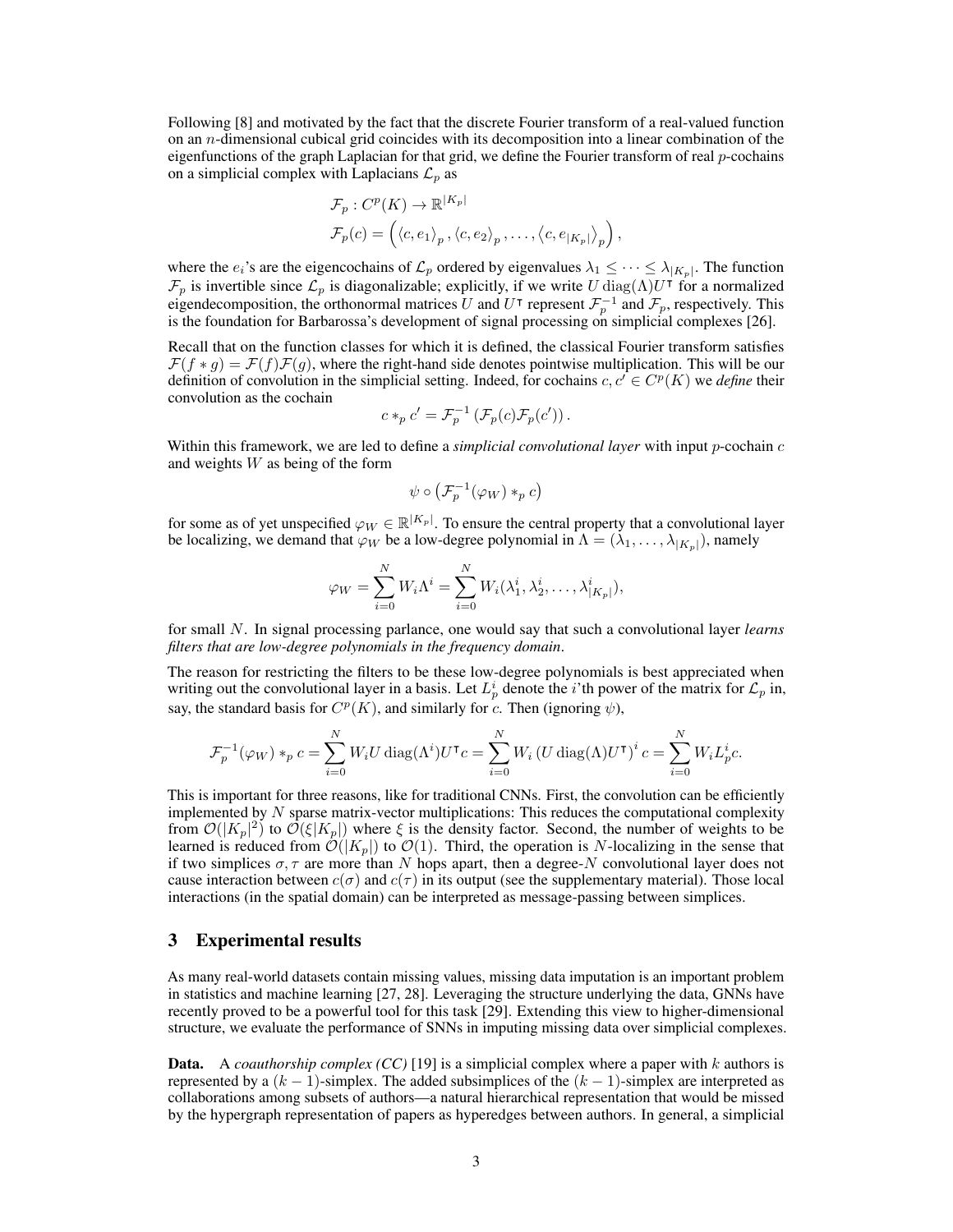complex representing n-fold interactions (e.g. between authors) can be constructed as the one-mode projection of a multipartite graph (e.g. a paper-author bipartite graph). The  $(k - 1)$ -cochains are given by the number of citations attributed to the given collaborations of  $k$  authors. See Figure [1](#page-1-0) and [4,](#page-6-0) and the supplementary material for details. We sampled (see the supplementary material) two coauthorship complexes—CC1 and CC2, see Table [2](#page-5-11) for statistics—from the Semantic Scholar Open Research Corpus [\[30\]](#page-5-12), a dataset of over 39 million research papers with authors and citations.

**Method.** We evaluated the performance of the SNNs on the task of imputing missing citations on the k-cochains (for  $k = 0, 1, 2$ ) of the extracted coauthorship complexes. As in a typical pipeline for this task [\[28\]](#page-5-9), missing values are artificially introduced by replacing a portion of the values with a constant. Specifically, given a fixed coauthorship complex, missing data is introduced at random on the k-cochains at 5 rates:  $10\%, 20\%, 30\%, 40\%,$  and  $50\%$ . The SNN is given as input the k-cochains on which missing citations are substituted by the median of known citations (as a reasonable first guess) and is trained to minimize the  $L_1$  norm over known citations. We trained SNNs made of 3 layers with 30 convolutional filters of degree  $N = 5$  with Leaky ReLu for 1000 iterations with the Adam optimizer and a learning rate of  $10^{-3}$ .

Results. Figure [2](#page-3-0) shows the mean accuracy and absolute error distribution (see the supplementary material for definitions) of the SNN in inputing missing citations on CC1. Observe that the distribution of the prediction error accumulates close to zero.

<span id="page-3-0"></span>

Figure 2: Performance of SNNs. Left: Mean accuracy  $\pm$  standard deviation over 5 samples in imputing missing citations on CC1. Right: Absolute error distribution over 1 sample for 40% missing citations on CC1.

Table [1](#page-3-1) shows the performance of two baselines: missing values inferred as (i) the mean or median of all known values, and (ii) the mean of the  $(k - 1)$  and  $(k + 1)$  neighboring simplices. SNNs well outperform these baselines. Comparison with stronger imputation algorithms is left for future work.

To demonstrate that our filters transfer across complexes, we evaluated how accurately an SNN trained on one coauthorship complex can impute missing citations on a different complex. We found that when imputing citations on CC1, a SNN trained on CC2 is almost as good as one trained on CC1 (compare Figures [2](#page-3-0) and [3\)](#page-3-1). We expect this result as coauthorship complexes share a similar structure, and the same process underlies the generation of citations across coauthorship complexes.

<span id="page-3-1"></span>

Figure 3: Performance on CC1 with an SNN trained on CC2.

| Method         | Dimension 0      | Dimension 1      | Dimension 2      |
|----------------|------------------|------------------|------------------|
| Global Mean    | $3.30 + 0.82$    | $5.75 + 1.28$    | $2.96 \pm 0.49$  |
| Global Median  | $7.78 + 2.70$    | $10.44 + 1.00$   | $12.50 \pm 0.63$ |
| Neighbors Mean | $11.88 \pm 5.29$ | $24.15 \pm 1.85$ | $27.38 \pm 1.18$ |

Table 1: Performance of baselines: mean accuracy  $\pm$  standard deviation over 5 samples for 30% missing citations on CC1.

## 4 Conclusion and future work

We introduced a mathematical framework to design neural networks for data that live on simplicial complexes and provided preliminary results on their ability to impute missing data. Future work might include: (i) comparing SNNs with state-of-the-art imputation algorithms, (ii) using SNNs to solve vector field problems, (iii) generalizing coarsening and pooling to simplicial complexes, (iv) using boundaries and coboundaries to mix data structured by relationships of different dimensions, and (v) studying the expressive power of SNNs.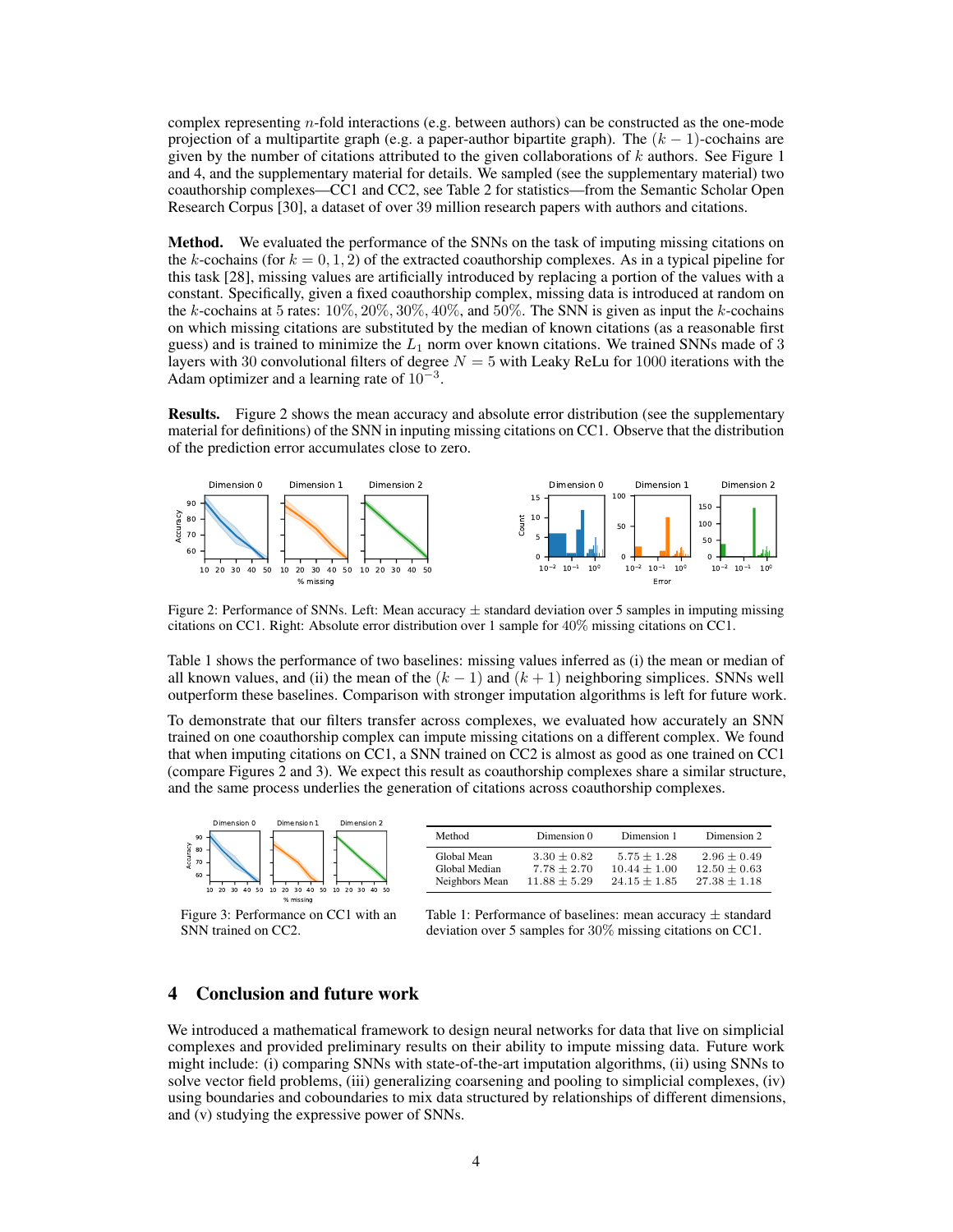Unrelated to the simplicial nature of this work, we would like to emphasize how the spectral language was key to developing and even formulating our method. On homogeneous spaces, convolutions are defined as inner-products with filters shifted by the actions of a symmetry group of the space. They are the most general shift-invariant linear operators. On non-homogeneous spaces however, the spectral language yields generalized convolutions which are inner-products with *localized* filters [\[31,](#page-5-13) Sec. 2.4]. Those too are invariant to any symmetry the space might have. Convolutions exploit the space's structure to reduce learning complexity by sharing learnable weights through shifts and localizations of filters.

#### Acknowledgments and disclosure of funding

S.E. and G.S. were supported by the Swiss National Science Foundation grant number 200021\_172636, and would like to thank K. Hess for valuable discussions.

# **References**

- <span id="page-4-0"></span>[1] Taco S Cohen et al. "Spherical CNNs". In: *International Conference on Learning Representations (ICLR)*. 2018. arXiv: [1801.10130.](https://arxiv.org/abs/1801.10130)
- <span id="page-4-1"></span>[2] Carlos Esteves et al. "Learning SO(3) Equivariant Representations with Spherical CNNs". In: *Proceedings of the European Conference on Computer Vision (ECCV)*. 2018. arXiv: [1711.06721.](https://arxiv.org/abs/1711.06721)
- <span id="page-4-2"></span>[3] Michaël Defferrard et al. "DeepSphere: a graph-based spherical CNN". In: *International Conference on Learning Representations (ICLR)*. 2020. URL: [https://openreview.net/forum?](https://openreview.net/forum?id=B1e3OlStPB) [id=B1e3OlStPB.](https://openreview.net/forum?id=B1e3OlStPB)
- <span id="page-4-3"></span>[4] Taco Cohen and Max Welling. "Group Equivariant Convolutional Networks". In: vol. 48. Proceedings of Machine Learning Research. 2016, pp. 2990–2999.
- <span id="page-4-4"></span>[5] Risi Kondor and Shubhendu Trivedi. "On the Generalization of Equivariance and Convolution in Neural Networks to the Action of Compact Groups". In: (2018), pp. 2747–2755. arXiv: [1802.03690.](https://arxiv.org/abs/1802.03690)
- <span id="page-4-5"></span>[6] Daniel E Worrall et al. "Harmonic networks: Deep translation and rotation equivariance". In: *Proceedings of the IEEE Conference on Computer Vision and Pattern Recognition*. 2017, pp. 5028–5037.
- <span id="page-4-6"></span>[7] Joan Bruna et al. "Spectral Networks and Locally Connected Networks on Graphs". In: *International Conference on Learning Representations (ICLR)*. 2014. arXiv: [1312.6203.](https://arxiv.org/abs/1312.6203)
- <span id="page-4-7"></span>[8] Michaël Defferrard, Xavier Bresson, and Pierre Vandergheynst. "Convolutional Neural Networks on Graphs with Fast Localized Spectral Filtering". In: *Advances in Neural Information Processing Systems 29*. 2016, pp. 3844–3852.
- <span id="page-4-8"></span>[9] M. M. Bronstein et al. "Geometric Deep Learning: Going beyond Euclidean data". In: *IEEE Signal Processing Magazine* 34.4 (2017), pp. 18–42.
- <span id="page-4-9"></span>[10] Z. Wu et al. "A Comprehensive Survey on Graph Neural Networks". In: *IEEE Transactions on Neural Networks and Learning Systems* (2020), pp. 1–21.
- <span id="page-4-10"></span>[11] Rickard Brüel Gabrielsson et al. "A Topology Layer for Machine Learning". In: vol. 108. Proceedings of Machine Learning Research. 2020, pp. 1553–1563.
- <span id="page-4-11"></span>[12] C. Hofer, R. Kwitt, and M. Niethammer. "Learning Representations of Persistence Barcodes". In: *J. Mach. Learn. Res.* 20 (2019), 126:1–126:45.
- <span id="page-4-12"></span>[13] Bastian Rieck et al. "Neural Persistence: A Complexity Measure for Deep Neural Networks Using Algebraic Topology". In: International Conference on Learning Representations. 2019.
- <span id="page-4-13"></span>[14] Gunnar Carlsson. "Topology and Data". In: *Bull. Amer. Math. Soc.* 46.2 (2009), pp. 255–308.
- <span id="page-4-14"></span>[15] Frederic Chazal and Bertrand Michel. *An introduction to Topological Data Analysis: fundamental and practical aspects for data scientists*. 2017. arXiv: [1710.04019.](https://arxiv.org/abs/1710.04019)
- <span id="page-4-15"></span>[16] Herbert Edelsbrunner and John Harer. *Computational topology: an introduction*. American Mathematical Soc., 2010.
- <span id="page-4-16"></span>[17] Robert Ghrist. "Barcodes: the persistent topology of data". In: *Bulletin of the American Mathematical Society* 45.1 (2008), pp. 61–75.
- <span id="page-4-17"></span>[18] Terrence J. Moore et al. "Analyzing collaboration networks using simplicial complexes: A case study". In: *Proceedings IEEE INFOCOM Workshops* (2012), pp. 238–243.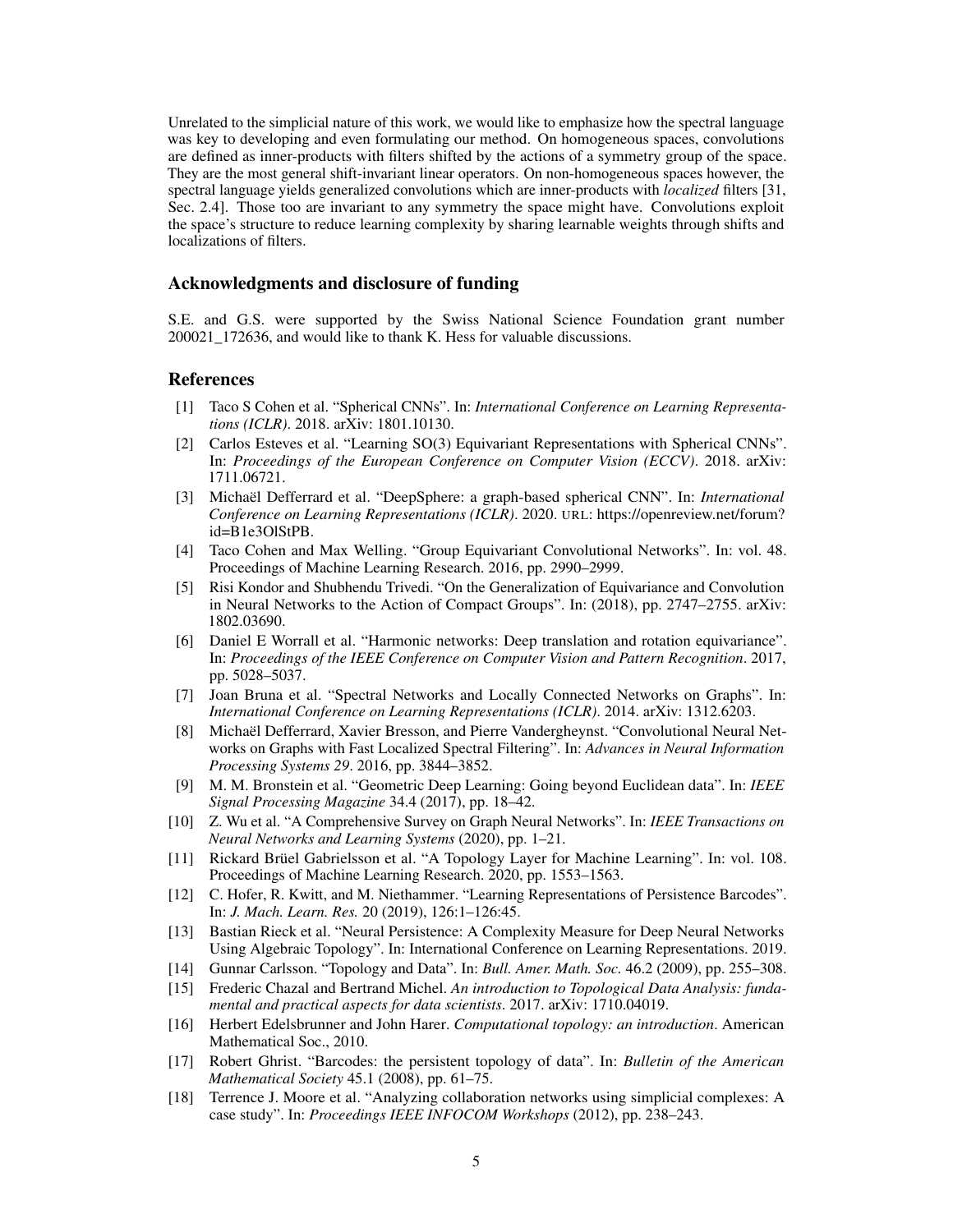- <span id="page-5-0"></span>[19] Alice Patania, Giovanni Petri, and Francesco Vaccarino. "The shape of collaborations". In: *EPJ Data Science* 6.1 (2017).
- <span id="page-5-1"></span>[20] Yifan Feng et al. "Hypergraph Neural Networks". In: *Proceedings of the AAAI Conference on Artificial Intelligence*. Vol. 33. 01. 2019.
- <span id="page-5-2"></span>[21] F. Monti, K. Otness, and M. M. Bronstein. "MotifNet: a motif-based Graph Convolutional Network for directed graphs". In: *2018 IEEE Data Science Workshop (DSW)*. 2018, pp. 225– 228.
- <span id="page-5-3"></span>[22] Ze Xiao and Yue Deng. "Graph embedding-based novel protein interaction prediction via higher-order graph convolutional network". In: *PLoS One* 15 (2020).
- <span id="page-5-4"></span>[23] Ib Madsen and Jørgen Tornehave. *From calculus to cohomology: de Rham cohomology and characteristic classes*. Cambridge University Press, 1997.
- <span id="page-5-5"></span>[24] Beno Eckmann. "Harmonische Funktionen und Randwertaufgaben in einem Komplex". In: *Commentarii Mathematici Helvetici* 17.1 (1944), pp. 240–255.
- <span id="page-5-6"></span>[25] Danijela Horak and Jürgen Jost. "Spectra of combinatorial Laplace operators on simplicial complexes". In: *Advances in Mathematics* 244 (2013), pp. 303–336.
- <span id="page-5-7"></span>[26] Sergio Barbarossa, Stefania Sardellitti, and Elena Ceci. "Learning from signals defined over simplicial complexes". In: *2018 IEEE Data Science Workshop (DSW)*. IEEE. 2018, pp. 51–55.
- <span id="page-5-8"></span>[27] Roderick J A Little and Donald B Rubin. *Statistical Analysis with Missing Data*. USA: John Wiley & Sons, Inc., 1986. ISBN: 0471802549.
- <span id="page-5-9"></span>[28] Fulufhelo Nelwamondo, Shakir Mohamed, and Tshilidzi Marwala. "Missing Data: A Comparison of Neural Network and Expectation Maximisation Techniques". In: *Current Science* 93 (May 2007).
- <span id="page-5-10"></span>[29] Indro Spinelli, Simone Scardapane, and Aurelio Uncini. "Missing data imputation with adversarially-trained graph convolutional networks". In: *Neural Networks* 129 (2020), pp. 249– 260.
- <span id="page-5-12"></span>[30] Waleed Ammar et al. "Construction of the Literature Graph in Semantic Scholar". In: *NAACL*. 2018. URL: https : / / www. semanticscholar . org / paper / [09e3cf5704bcb16e6657f6ceed70e93373a54618.](https://www.semanticscholar.org/paper/09e3cf5704bcb16e6657f6ceed70e93373a54618)
- <span id="page-5-13"></span>[31] Nathanaël Perraudin et al. "DeepSphere: Efficient spherical convolutional neural network with HEALPix sampling for cosmological applications". In: *Astronomy and Computing* 27 (2019), pp. 130–146.

#### A Supplementary material

Simplicial distance and the localizing property of the Laplacian. Suppose that  $\sigma$  and  $\tau$  are p-simplices for which  $(\nu_0, \nu_1, \dots, \nu_d)$  is the shortest sequence of p-simplices with the property that  $\nu_0 = \sigma$ ,  $\nu_d = \tau$ , and each  $\nu_i$  shares a face or a coface with  $\nu_{i-1}$ , and a face or a coface with  $\nu_{i+1}$ . We say that d is the *simplicial distance* between  $\sigma$  and  $\tau$ . Then for all  $N < d$ , the entry of  $L_p^N$ corresponding to  $\sigma$  and  $\tau$  is 0, and so the filter does not cause interaction between  $c(\sigma)$  and  $c(\tau)$ . This is analogous to a size-d ordinary CNN layer not distributing information between pixels that are more than d pixels apart. We will refer to N as the *degree* of the convolutional layer, but one may well wish to keep in mind the notion of *size* from traditional CNNs.

**Simplicial complexes as the projections of bipartite graphs.** Given a bipartite graph  $X-Y$ , the simplicial projection on Y is the simplicial complex whose  $(k - 1)$ -simplices are the sets of k vertices in  $Y$  that have at least one common neighbor in  $X$ . Cochains on the simplicial projection are naturally given by weights on X: Given any  $(k-1)$ -simplex  $[y_1, \ldots, y_k]$  and its neighboring vertices  $\{x_1, \ldots, x_j\} \subseteq X$ , one can define a  $(k-1)$ -cochain as  $\phi(\{x_1, \ldots, x_j\})$ , for any function  $\phi : \mathcal{P}(X) \to \mathbb{R}$ . In our coauthorship application,  $\phi$  is the sum and the weight of a paper is the number of times it is cited. See Figure [4.](#page-6-0)

<span id="page-5-11"></span>

| Dimension              |      |                  |       | 0 1 2 3 4 5 6 7 8 9 10                                      |            |      |     |  |
|------------------------|------|------------------|-------|-------------------------------------------------------------|------------|------|-----|--|
| CC <sub>1</sub><br>CC2 | 1126 | 352 1474<br>5059 | 11840 | 3285 5019 5559 4547 2732 1175 343 61 5<br>18822 21472 17896 | 10847 4673 | 1357 | 238 |  |

Table 2: Number of simplices of the two coauthorship complexes sampled from Semantic Scholar.